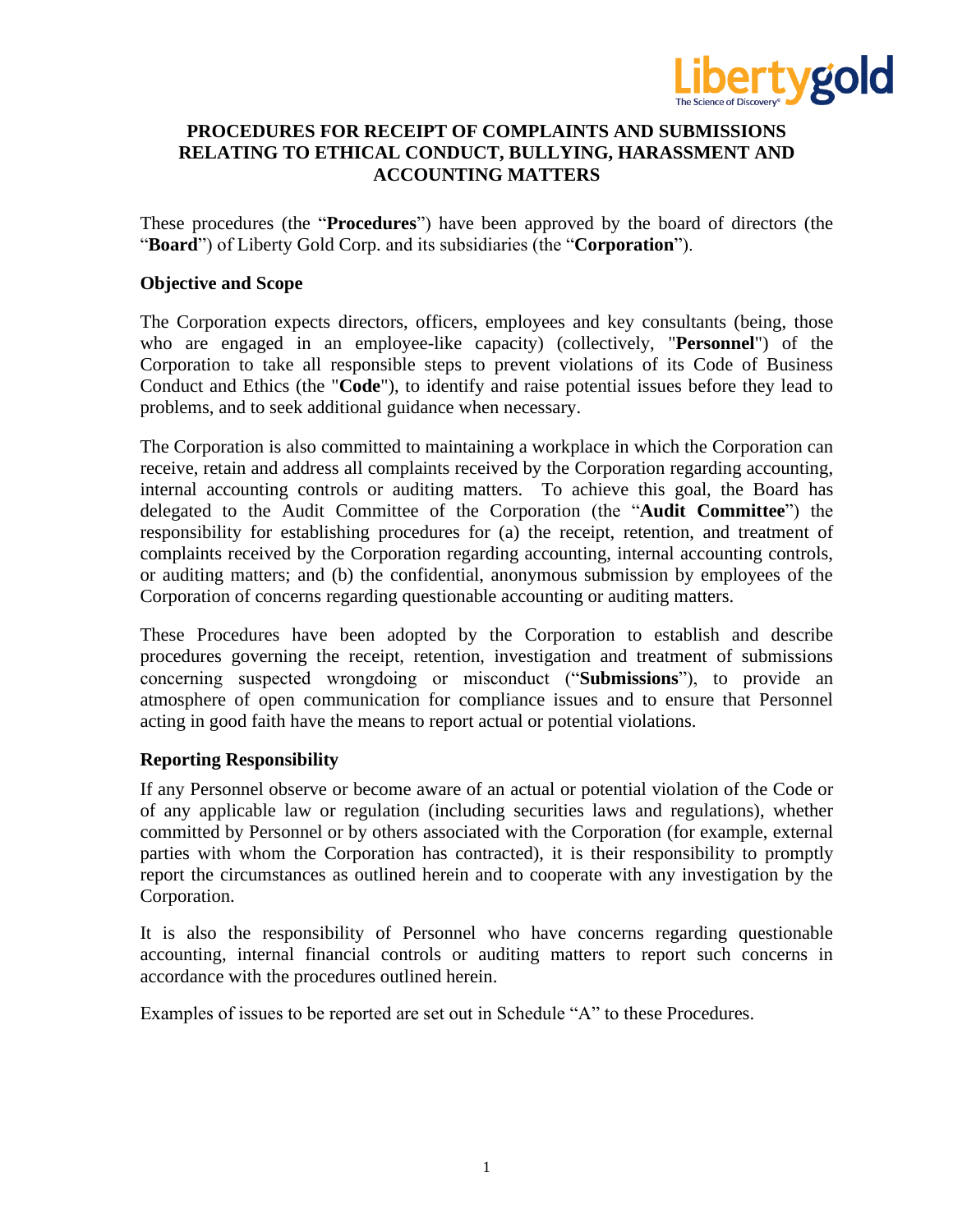

## **No Retaliation and Acting in Good Faith**

Any allegation that proves not to be substantiated and which proves to have been made maliciously or knowingly to be false will be viewed as a serious disciplinary offense and may result in disciplinary action up to and including termination.

However, none of the Corporation nor any Personnel of the Corporation will take any reprisal or retaliation measures (including those that are prohibited by law), including to end the employment of, demote, discipline, suspend or impose a penalty related to the employment of any employee of the Corporation or intimidate or coerce any employee of the Corporation in relation to their employment (or threaten to do any of the foregoing) based upon any lawful action taken by or on behalf of that employee (i) with respect to the good faith reporting of complaints or concerns under these procedures, seeking advice with respect to such reporting, or indicating a good faith intent to make such a report, (ii) in cooperating with or participating in an internal investigation of a Submission pursuant to these procedures, (iii) in providing information, causing information to be provided, or otherwise assisting in an investigation regarding any conduct which the employee reasonably believes constitutes criminal conduct or a violation of applicable laws, where the information or assistance is provided to or the investigation is conducted by a regulatory, legislative or law enforcement authority, or (iv) in filing, causing to be filed, testifying, participating in, or otherwise assisting in a proceeding filed or about to be filed relating to alleged criminal conduct or an alleged violation of applicable laws.

Any act of retaliation should be reported immediately to Chair of the Corporation's Corporate Governance and Nominating Committee (the "**Governance Committee**") or to the individual designated from time to time by the Audit Committee to whom complaints and submissions can be made regarding such matters (the "**Complaints Officer**"), as applicable. Any Personnel who retaliates against a person who has reported a violation in good faith is subject to discipline up to and including dismissal.

Persons filing a Submission under these Procedures should be acting in good faith and have an honest belief that the Submission is well-founded, including a reasonable factual or other basis. Any Submission based on allegations that are without basis, cannot be substantiated or that are proven to be intentionally misleading or malicious will be viewed as a serious offense.

## **Reporting Procedures**

For assistance with compliance matters or clarification as to the manner in which to report actual or potential compliance infractions, Personnel should contact the Chief Financial Officer of the Corporation.

#### General compliance matters

Personnel may submit reports of alleged violations of this Code in writing on a confidential basis to the Chair of the Governance Committee via email or in an envelope labeled with a legend such as "*To be opened by the Corporate Governance and Nominating Committee only, being submitted pursuant to the Code of Business Conduct and Ethics*." Personnel may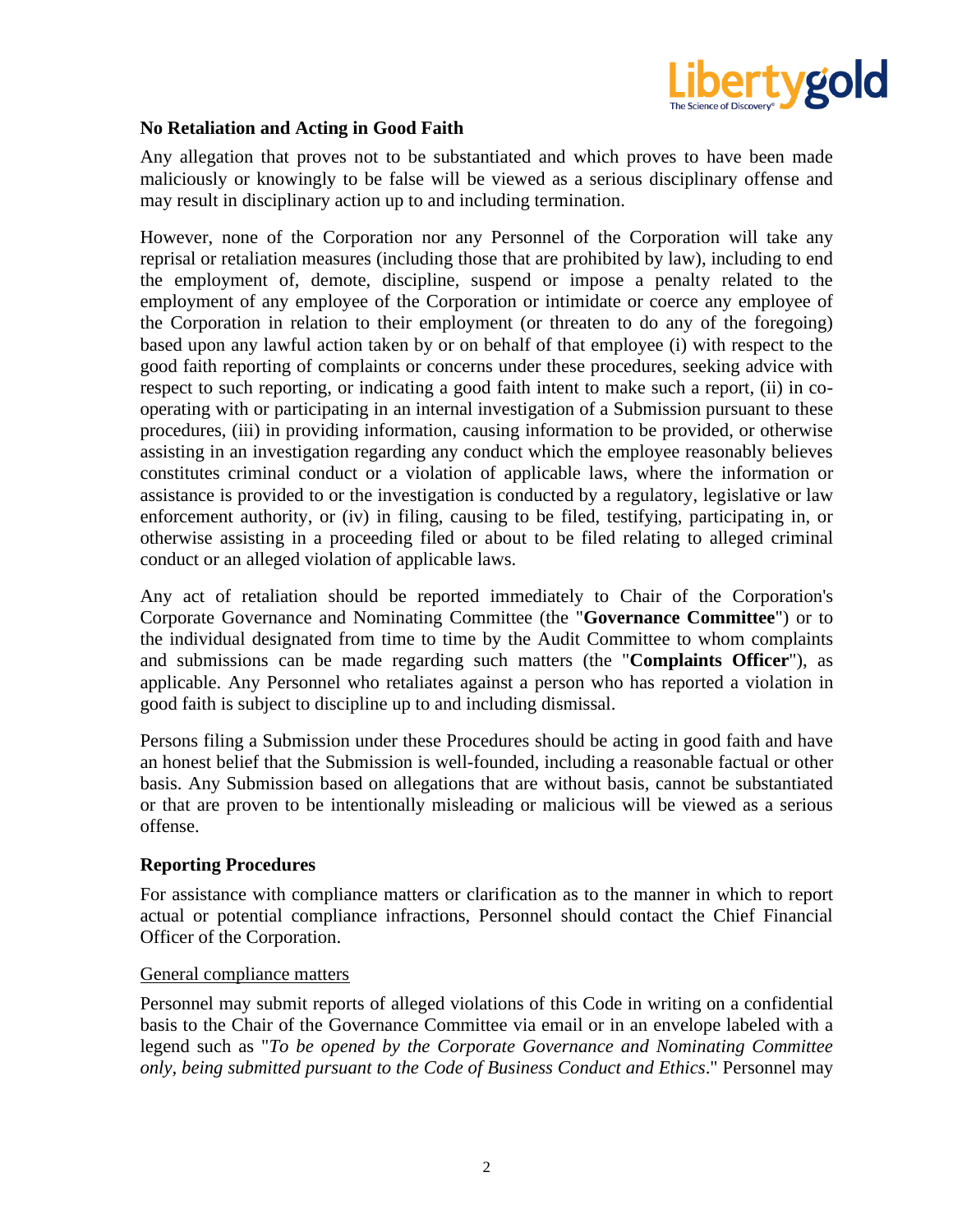

submit such confidential envelopes directly or via any officer of the Corporation, who shall pass it on forthwith to the Chair of the Governance Committee

#### Compliance related to financial and accounting matters

If such perceived violations of the Code involve matters related to accounting, internal accounting controls or auditing matters or issues of concern regarding questionable accounting or auditing matters, Personnel may submit reports of such violations to the Complaints Officer or the Chair of the Audit Committee. Personnel may submit such Submissions via email or confidential envelopes directly or via any officer of the Corporation, who shall pass it on forthwith to the Complaints Officer (or Chair of the Audit Committee).

Officers and directors who become aware of any violation of the Code shall promptly report them to i) the Chair of the Governance Committee openly or confidentially (in the manner described above) or ii) one of the Complaints Officer or the Chair of the Audit Committee, in those instances described above.

In reporting any actual or potential violation of the Code, an individual should provide, to the extent possible, such relevant documents to support the allegations being made, such as e-mails, handwritten notes, photographs, or physical evidence.

Any report of actual or potential violation of the Code should include, at a minimum the following information:

- the names of the parties involved.
- any witnesses to the incident(s).
- the location, date, and time of the incident(s).
- details about the incident (behaviour and/or words used).
- any additional details that would help with an investigation.

Violations or suspected violations may be submitted on a confidential basis by the complainant or may be submitted anonymously. If not made anonymously, the Chair of the Governance Committee or Complaints Officer (as applicable) will notify the sender and acknowledge receipt of the reported violation or suspected violation within five business days.

Where a Submission is made with a request for confidential treatment, in accordance with applicable law and any rules or requirements adopted by securities regulatory authorities and any stock exchange upon which the Corporation's securities are listed, the identity of the person making the Submission and information that could reasonably be expected to reveal such person's identity will be revealed only (i) to the person to whom the Submission was made, (ii) to the members of the Audit Committee (iii) to such other persons as the Compliance Officer, the Chair of the Audit Committee, or the Chair of the Board, reasonably determines advisable in order to carry out an adequate evaluation or investigation of the matters described in the Submission, or (iv) as may be required by law, applicable regulatory authorities or a court of competent jurisdiction.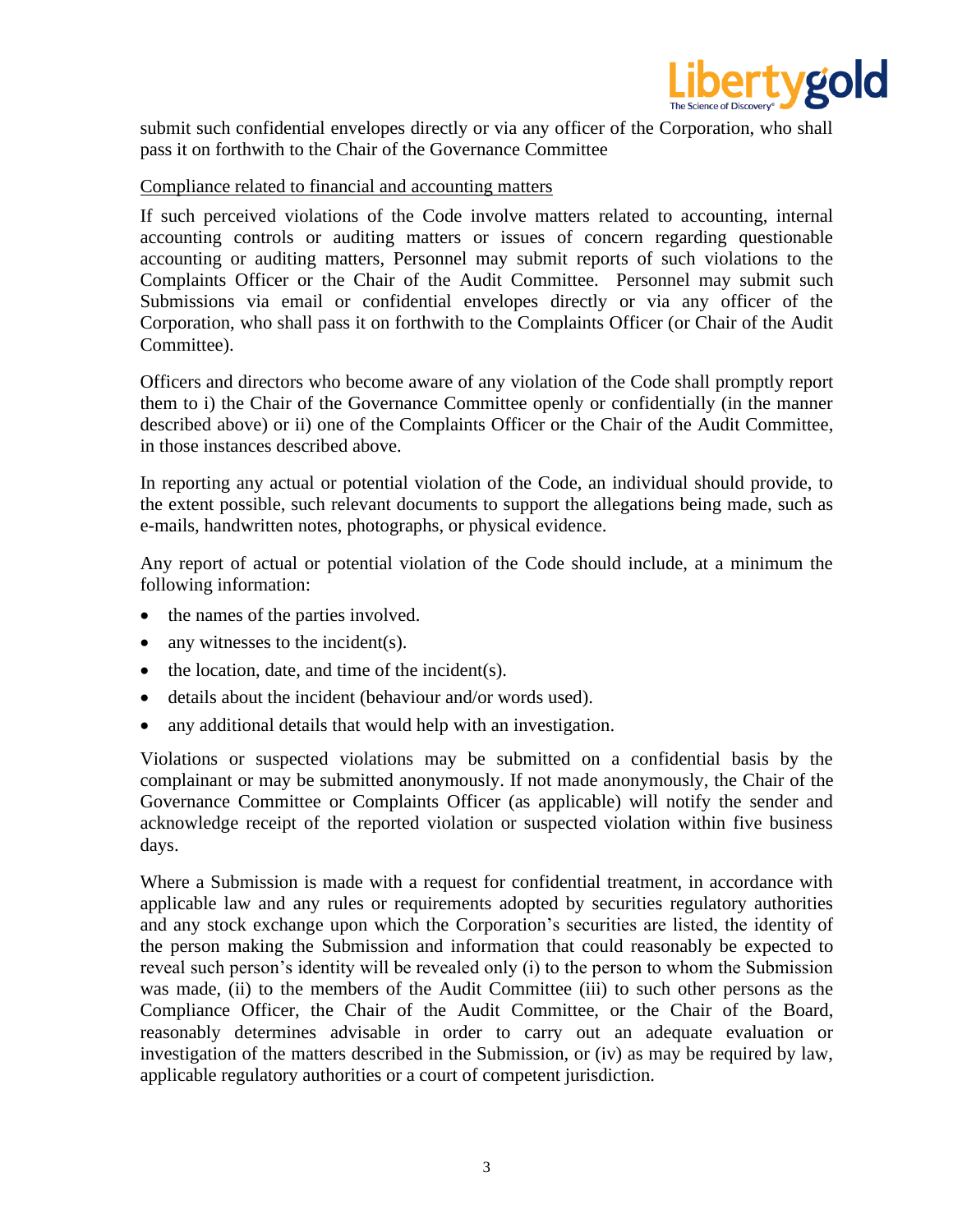

All Submissions can be submitted anonymously if so desired and no attempts will be made by the Corporation to identify the sender. However, should you choose to make a Submission anonymously, please be advised that the Corporation may not be able to adequately investigate and resolve the matters specified in your Submission if you fail to provide sufficient information

## **Complaints Officer**

By e-mail that is disseminated to all Personnel at least annually, management of the Corporation shall advise employees of the name of the Complaints Officer for the ensuing period.

The Complaints Officer shall be informed that any complaints or submissions so received must be kept confidential and that the identity of employees making complaints or submissions shall be kept confidential and shall only be communicated to the Audit Committee or the Chair of the Audit Committee.

The Corporation's Compliance Officer can be contacted as outlined below:

Tel: 1-604-632-4677 Fax: 1-604-632-4678 Mail: Suite 1900 – 1055 West Hastings Street, Vancouver, BC V6E 2E9, Canada

E-mail: [stetzlaff@oxygencapitalcorp.com](mailto:stetzlaff@oxygencapitalcorp.com)

The Complaints Officer shall be informed that he or she must report to the Audit Committee as frequently as such Complaints Officer deems appropriate, but in any event no less frequently than on a quarterly basis at the quarterly meeting of the Audit Committee called to approve interim and annual financial statements of the Corporation.

## **Handling of Submissions and Investigation of Reported Violations**

Upon receipt of a Submission to the Chair of the Governance Committee, or the Complaints Officer, the Governance Committee or Audit Committee (as applicable) shall investigate each matter so reported and recommend corrective disciplinary actions to the Board, if appropriate, up to and including termination of employment.

At a minimum, investigations will:

- be undertaken promptly and diligently, and be as thorough as necessary, given the circumstances.
- be fair and impartial, providing both the complainant and respondent equal treatment in evaluating the allegations.
- be sensitive to the interests of all parties involved, and maintain confidentiality.
- be focused on finding facts and evidence, including interviews of the complainant, respondent, and any witnesses.
- incorporate, where appropriate, any need or request from the complainant or respondent for assistance during the investigation process.

If the Governance Committee or the Audit Committee, as applicable, determine that the matter requires further investigation, they will direct or authorize the Chair of the respective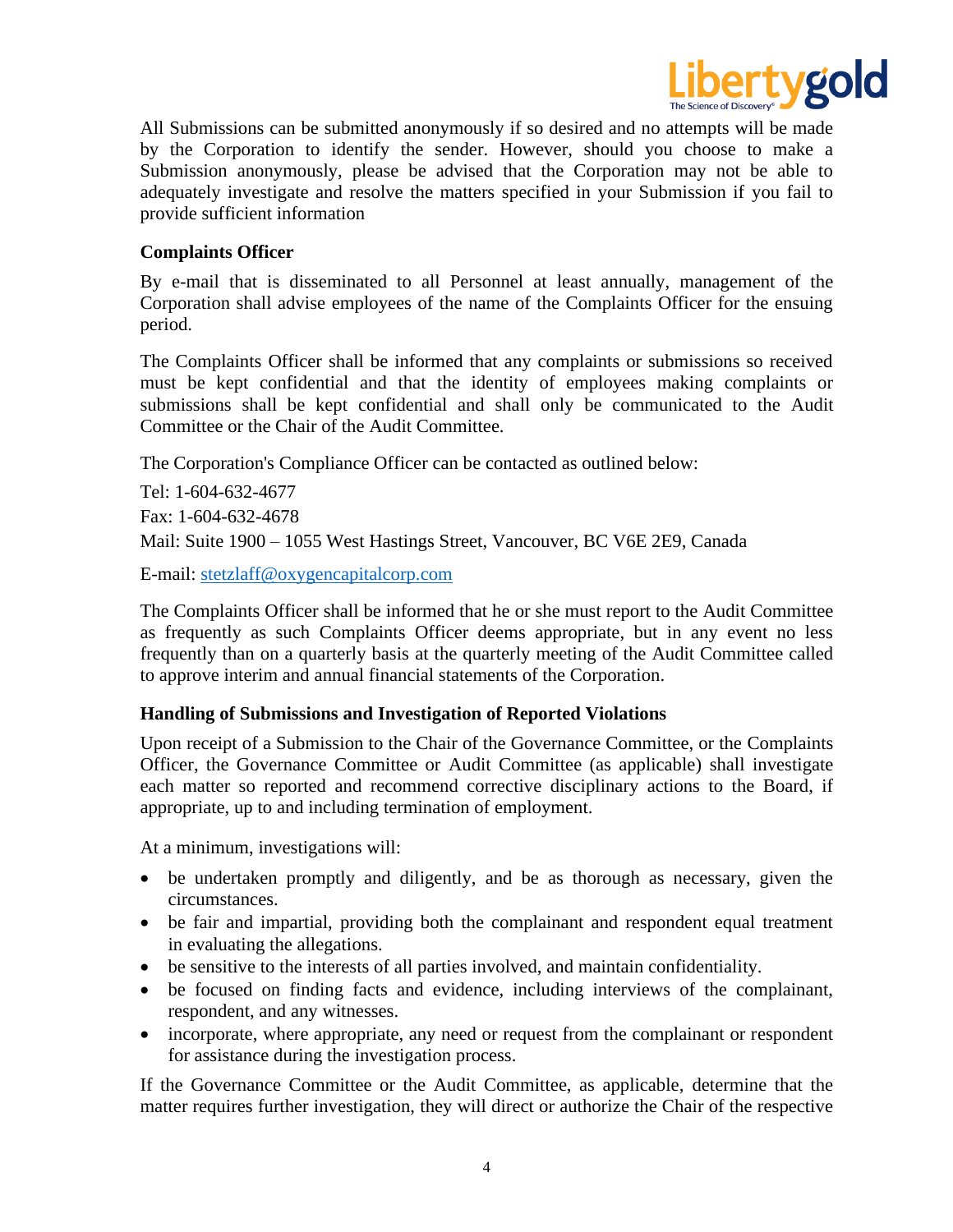

committee to engage outside advisors, as necessary or appropriate, to investigate the matter and will work with management of the Corporation to reach a satisfactory conclusion. Additional steps could include, if appropriate:

- Advising the alleged subject of the report; and
- Considering a review and revisions to workplace procedures to prevent any future violations of the Code.

Submissions will be kept confidential to the extent possible, consistent with the need to conduct an adequate investigation.

The Complaints Officer, Chair of the Audit Committee or Chair of the Governance Committee (as applicable) will report to the Board any Submission that they believe may be material to the Corporation, as well as on the results of the applicable investigation, and shall retain a record of a complaint or submission received for a period of six years following resolution of the complaint or submission.

> Enacted June 13, 2011 Revised December 12, 2013 Revised January 28, 2022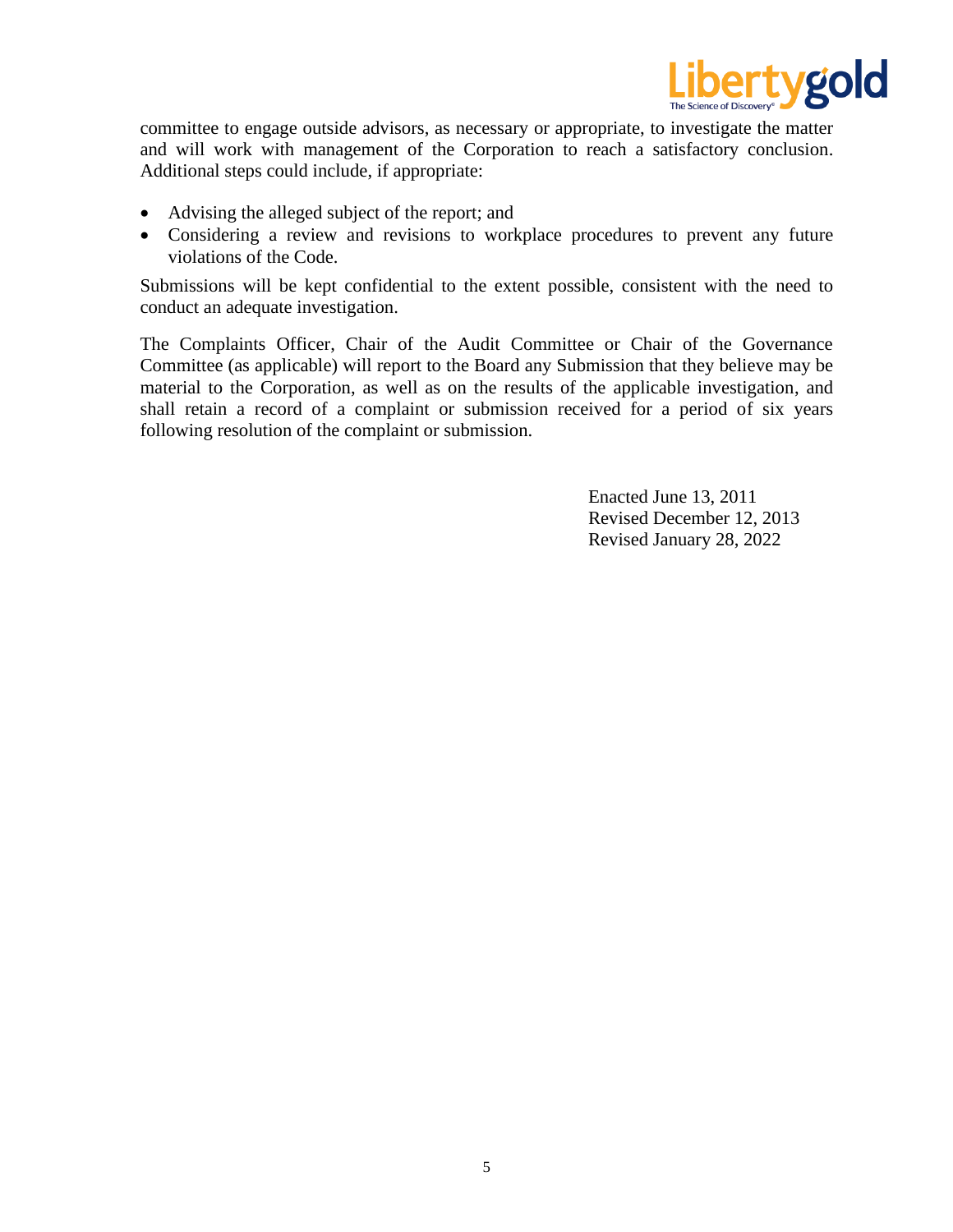

# **SCHEDULE 'A'**

## **Examples of Submissions to be Reported**

- Fraud, Theft
- Tampering with any accounting or audit-related records or documents of the Corporation (in any format, including electronic records such as emails) or destroying any Corporation accounting or audit-related records or documents (except as otherwise permitted or required by any records retention policies or guidelines as may be adopted by the Corporation from time to time)
- Fraud or deliberate error in the preparation, evaluation, review or audit of any of the Corporation's financial statements
- Fraud or deliberate error in the recording and maintaining of the Corporation's financial records (for example, overstating expense reports, falsifying time sheets, preparing erroneous invoices, misstating inventory records or misleading classification of expenditures)
- Deficiencies in or non-compliance with the Corporation's internal accounting controls (for example, circumventing the internal control compliance process)
- Misrepresentations or omissions regarding matters contained in the Corporation's financial records, financial reports or audit reports
- Any effort to mislead, deceive, manipulate, coerce or fraudulently influence any internal or external auditor of the Corporation in connection with the preparation, examination, audit or review of any financial statements or other records of the Corporation
- Auditor independence concerns
- Workplace violence
- Substance abuse
- Discrimination, Bullying and Harassment
- Falsification of company Records
- Conflicts of Interest
- Release of proprietary information
- Safety/Security violations
- Malicious property damage